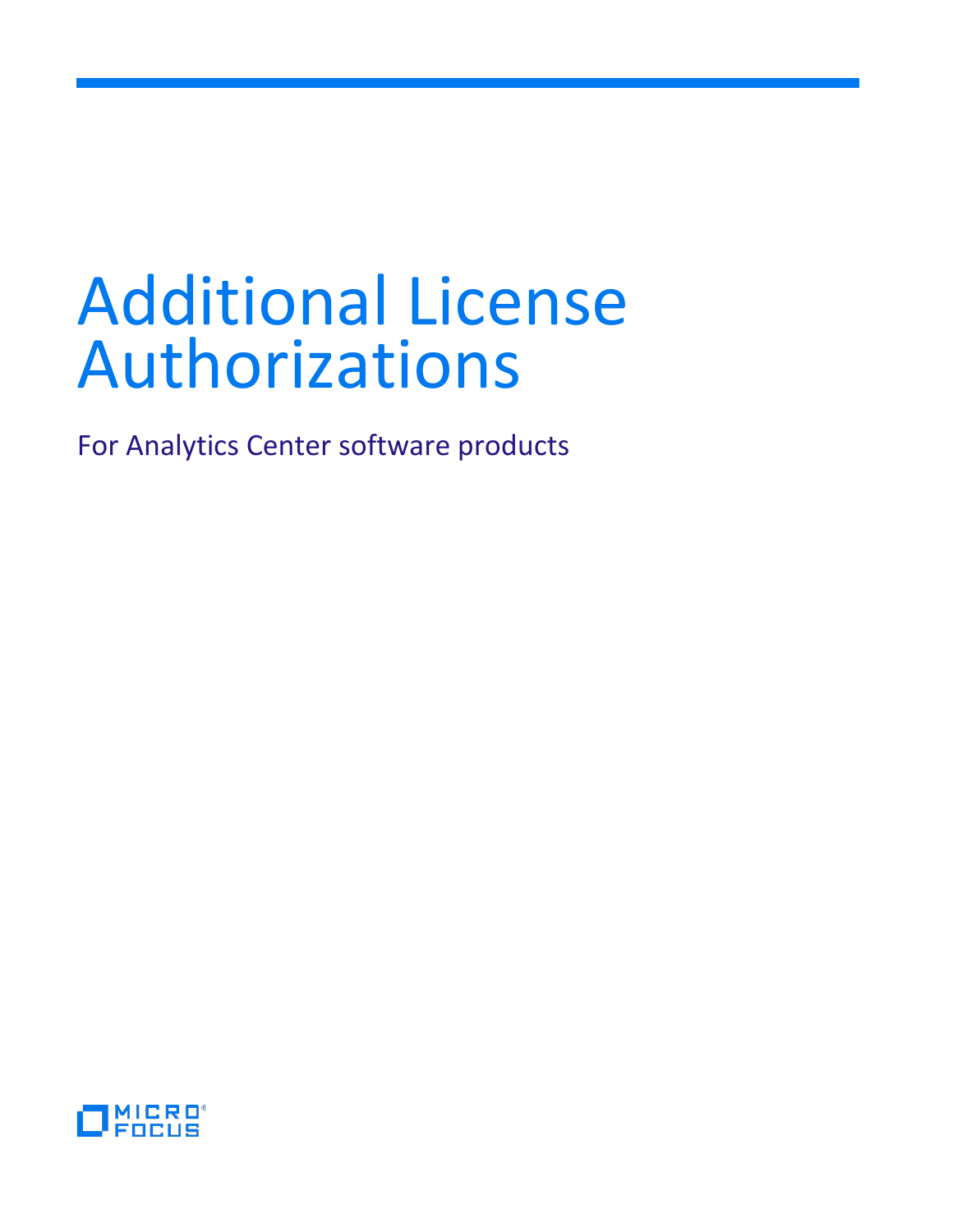### **Products and suites covered**

| <b>Products</b>                                                            | E-LTU or E-Media<br>available * | Non-production use<br>category ** |
|----------------------------------------------------------------------------|---------------------------------|-----------------------------------|
| HPE Service Health Analyzer (previously called HP Service Health Analyzer) | Yes                             | Class 1                           |

\* Any product sold as E-LTU or E-Media shall be delivered electronically regardless of any contrary designation in a purchase order. \*\* Non-production use rights, if any, can be found at **[software.microfocus.com/legal/software-licensing](https://software.microfocus.com/legal/software-licensing)**.

## **Definitions**

Capitalized terms not otherwise defined in this ALA document are defined in the governing agreement.

| Term                                               | <b>Definition</b>                                                                                                                                                                                                                                                                                                                                                                                                                                                                                                                                                                                                                                                                                                                                               |
|----------------------------------------------------|-----------------------------------------------------------------------------------------------------------------------------------------------------------------------------------------------------------------------------------------------------------------------------------------------------------------------------------------------------------------------------------------------------------------------------------------------------------------------------------------------------------------------------------------------------------------------------------------------------------------------------------------------------------------------------------------------------------------------------------------------------------------|
| Device or Dev                                      | Means an addressable entity, physical or virtual, including but not limited to router, switch, bridge, hub,<br>end user, PC, laptops, handheld device or printer that resides within the range defined for interrogation<br>and asset tracking.                                                                                                                                                                                                                                                                                                                                                                                                                                                                                                                 |
| E-LTU and E-Media                                  | Means products which are electronically delivered only, and as such any reference to FOB Destination or<br>delivery methods that are stated on Licensee's purchase order other than electronic shall be null and<br>void with respect to these E-LTU or E-Media products.                                                                                                                                                                                                                                                                                                                                                                                                                                                                                       |
| Implementation                                     | Means an installation of the software on a single Server or installed on a cluster of Servers which work<br>together as a single installation of the software.                                                                                                                                                                                                                                                                                                                                                                                                                                                                                                                                                                                                  |
| Instance                                           | Means each Implementation of the application installed on a Server.                                                                                                                                                                                                                                                                                                                                                                                                                                                                                                                                                                                                                                                                                             |
| <b>Internal Use</b>                                | Means access and Use of the software for purposes of supporting your internal operations or functions.                                                                                                                                                                                                                                                                                                                                                                                                                                                                                                                                                                                                                                                          |
| Logfiles or Logs                                   | Means a file that records either events or messages that occur in an operating system or other software.                                                                                                                                                                                                                                                                                                                                                                                                                                                                                                                                                                                                                                                        |
| LTU                                                | Means License To Use.                                                                                                                                                                                                                                                                                                                                                                                                                                                                                                                                                                                                                                                                                                                                           |
| <b>Operating System</b><br>Instance or OS Instance | Means each implementation of the bootable program that can be installed onto a physical system or a<br>partition, such as system Virtual Machines, virtual environments, virtual private servers, containers,<br>guests and zones, within the physical system. A physical system can contain multiple Operating System<br>Instances. A container means a system partition based on software rather than hardware. Guests means<br>a VM system running on a host system where the host runs its own complete OS Instance (as opposed to<br>a hypervisor), like VMware Workstation. Zone means Oracle/Sun Solaris specific nomenclature for a<br>software partition which can run a virtual OS instance including but not limited to Sparse, native, and<br>ipkg. |
| <b>Operations Management</b><br>Node or OM Node    | Means the equivalent of one OS Instance or ten Devices in a network.                                                                                                                                                                                                                                                                                                                                                                                                                                                                                                                                                                                                                                                                                            |
| Server                                             | Means any designated computer system in which an Instance or Instances of the software is installed.                                                                                                                                                                                                                                                                                                                                                                                                                                                                                                                                                                                                                                                            |
| Use                                                | Means to install, store, load, execute and display one copy of the software.                                                                                                                                                                                                                                                                                                                                                                                                                                                                                                                                                                                                                                                                                    |